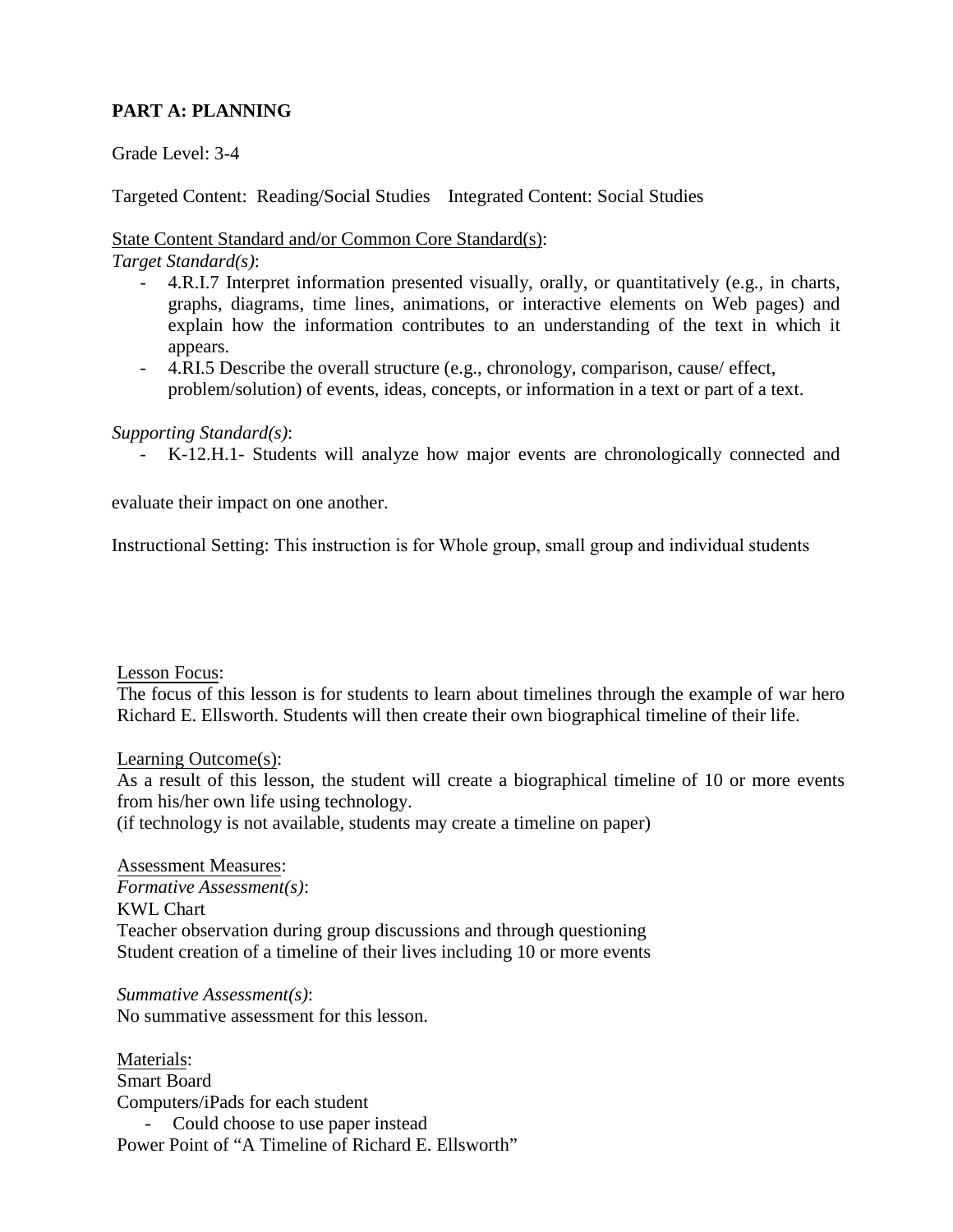#### Differentiation:

Struggling students may create a timeline with less events or may do the timeline on paper.

# **PART B: DELIVERY OF INSTRUCTION Day One:**

# Introduction:

"6:00 a.m.- I woke up. 6:30 a.m. –I ate breakfast. 7:00 a.m. –I drove to school. 8:00 a.m. –I welcomed my students into my classroom… What I just did was create a timeline of my day. A timeline is a fun way to organize events from the past up until the present. Today we are going to learn about timelines as well as create one of our own."

Procedures for Teaching and Learning:

- 1. With students, discuss in their small groups what they know about time lines and what they want to know. After discussion, fill out a KWL Chart (from Smart Exchange) about timelines on the Smart Board as a whole class here- [KWL Chart Link.](http://express.smarttech.com/?url=http://exchangedownloads.smarttech.com/public/content/13/132f93fe-8536-45ce-9620-0cf5f6db2b09/KWL2%20chart.notebook) Can prompt them with questions such as, "What can timelines be about? What can go on a timeline?"
- 2. After assessing what students know through the KWL chart, give a brief lesson about timelines. Include the following information about timelines:
	- a. A timeline is a way of displaying events in chronological order. (**Chronological**-A record of events starting with the earliest and following the order in which they occurred.)
	- b. There can be different types of timelines
		- i. Historical timeline- Shows a sequence of historical events in the order in which they happen.
			- 1. Does anyone have any examples of a historical timeline?
			- 2. An example of this would be a timeline of the American Revolution.
		- ii. Biographical timeline- A representation of the events of a person's life.
			- 1. Does anyone have an example of a biographical timeline?
			- 2. An example would be a timeline of events from Abraham Lincoln's life.
		- iii. Horizontal- timelines can be shown horizontally, with the earliest event on the left of the timeline (show on board)
		- iv. Vertical- timelines can also be shown vertically, with the earliest event on the bottom (show on board)
	- c. Timelines usually consist of significant events.
	- d. Timelines can use any time scale- example: hours, days, months, years, etc.
- 3. "Today we are going to learn about biographical timelines. To do this, we are going to remember the life of a man that many of you have probably never heard of. This man was named Richard Ellsworth."
	- a. You can assess how much the students know at this time by asking if they know who Ellsworth is or if they have ever heard of Ellsworth Air Force Base (located outside of Rapid City, South Dakota).
- 4. Go through the Timeline of Richard E. Ellsworth PowerPoint with students, explicitly explaining on each slide how it creates a timeline.
- 5. After going through the PowerPoint, spend time having students discuss and ask any questions they have about Ellsworth or Ellsworth Air Force Base.
- 6. Students are now going to create a biographical timeline of their own life.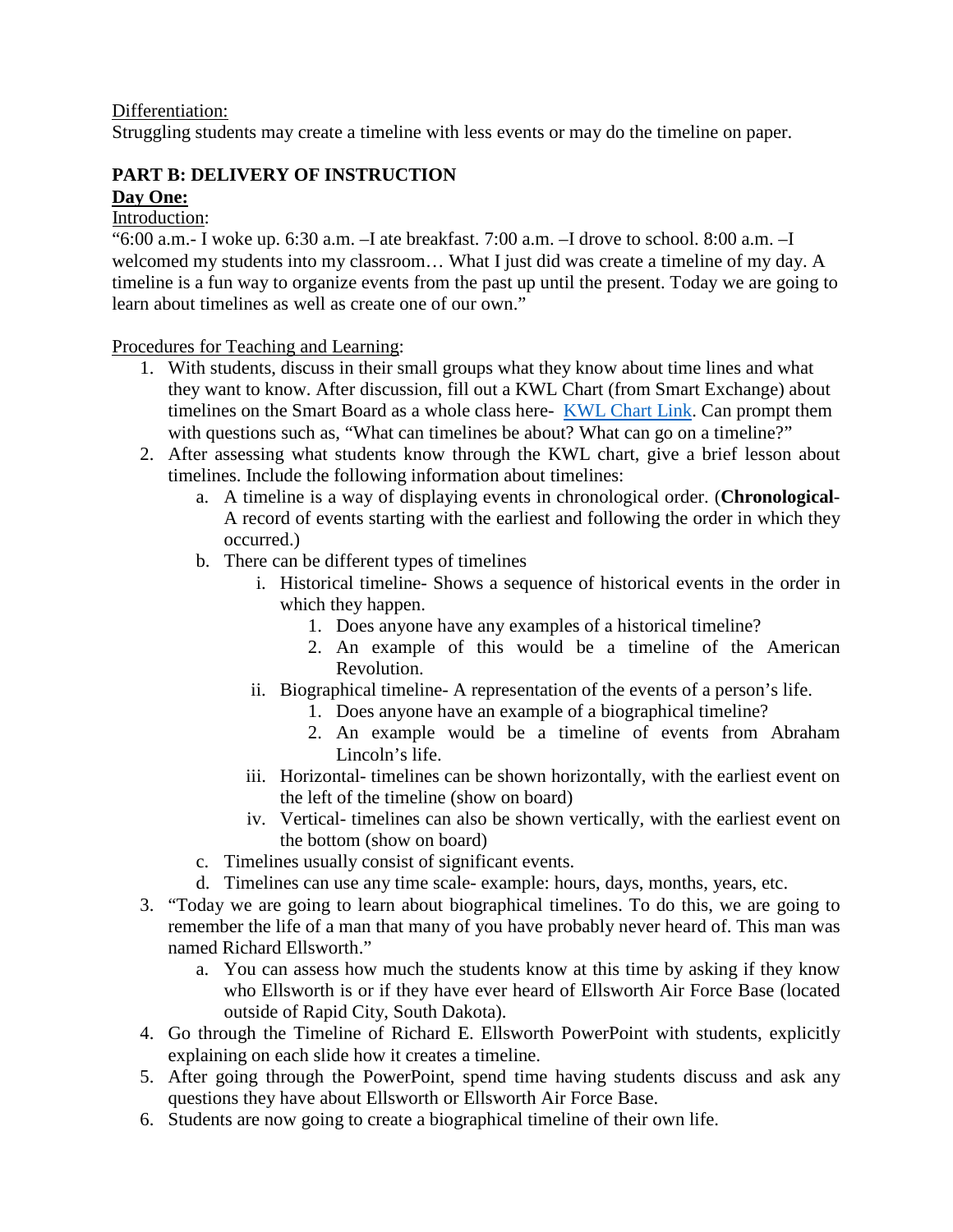## **Steps for creating an online timeline**

- 1. Go through the next few steps with the students, showing Gradual Release of Responsibility.
- 2. Have students go students go to [http://www.readwritethink.org/files/resources/interactives/timeline\\_2/](http://www.readwritethink.org/files/resources/interactives/timeline_2/) (or type in "Read Write Think Timeline" in google- first choice)
- 3. Once students get to screen, have them type in their name, project title, and then press "Start."
- 4. Students can click anywhere on the timeline and a box will pop up. In the box will be Label, Short Description, and Full Description.
	- a. Students enter the date in the box "Label."
	- b. Students enter a description of that date in "Short Description."
		- i. For example, I would put "1995" in "Label" and put "Born in Spearfish, South Dakota" in "Short Description."
	- c. Students can explain more in the "Full Description" box if they please. However, the information in this box will only appear in the printout.
- 5. Do one or two more examples with the students before letting them try on their own.
- 6. Students must create a biographical timeline with 5 or more events of their life. Any significant event to the student can go on the timeline.
- 7. After students have finished, they can print their timeline to hang up or share with the class.

## Closure:

Finish filling out the KWL chart, having students answer what they have learned about timelines or Richard Ellsworth. Tell students timelines can not only be something fun to create, but something that can help them organize and understand events of history or people's lives.

## **Lesson Two/Day Two:**

## Introduction:

Yesterday we learned about timelines and we got to create a timeline of our own lives. (This time could be used to share some of the timelines). Today we are going to practice making another timeline. However, this one won't be of our lives, it will be a timeline of our time spent in the classroom so far this year!

## Procedure:

- 1. Have a large strip of paper from the paper roll and title it "Timeline of Our Classroom." Have the months of the year spread out on the paper. Leave enough space between each month so students can write events.
- 2. Brainstorm events with the students that the class has done throughout the year. (Field trips, guest speakers, plays, etc.) Write them on the board along with what month the event took place.
- 3. As soon as you have one event for each student (can pair students if needed) give them a large sticky note. Have students choose which event they would like to write on their sticky note (students cannot choose the same event.)
- 4. Once the students have chosen and written their event on their sticky note, have each student take a turn to walk up to the paper and place the sticky note on the correct spot on the paper. Have the student read the sticky note aloud by saying, "In (name of month) we…."